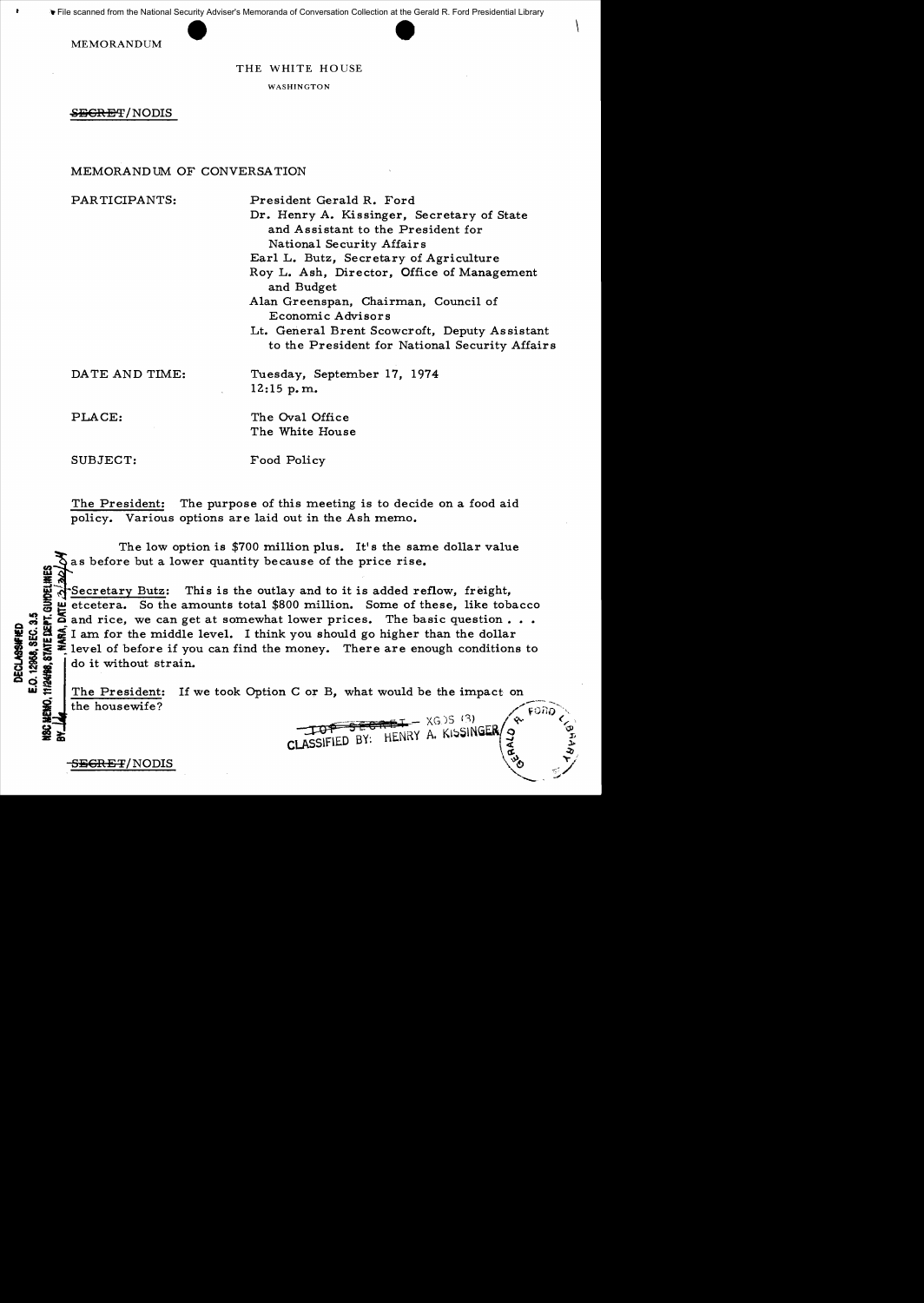## -6:<del>ECRET</del>/NODIS 2

Secretary Butz: You can't reserve half a billion without having some price impact. I can't say how much, but it would be mildly inflationary. You would get the plaudits of the liberal press. My problem is I don't have the money in my budget.

The President: Suppose we just said "an increase in" without specifying.

Secretary Butz: Little effect.

The President: Suppose we said "significant increase."

Secretary Butz: I wouldn't do that.

Mr. Ash: You could end up with the worst of both worlds. You would focus here on the increase, and foreigners would see it is not an increase in quantity.

The President: Butz said in the case of wheat and rice prices, they would be lower than last year.

Secretary Butz: We supply  $40\%$  of the world's commercial rice.

The President: I don't understand your budget.

Secretary Butz: I have the lower amounts budgeted. I just can't find an extra \$200 or \$400 million.

Mr. Ash: The Agriculture budget was vetoed for  $$150$  million, and this would add \$250 million. You have adequate authorization to get the money from wherever you want. It accumulates by up to \$1. 9 billion a year. And you don't need to go to Congress.

The President: Where does it come from?

Mr. Ash: It is an automatic supplemental -- it goes up after the contract is let.

Secretary Butz: My budget now is in veto and I am negotiating. I can't add \$300 million and negotiate with the Committee Chairman. He doesn't like this now.



E<del>CRET</del>/NODIS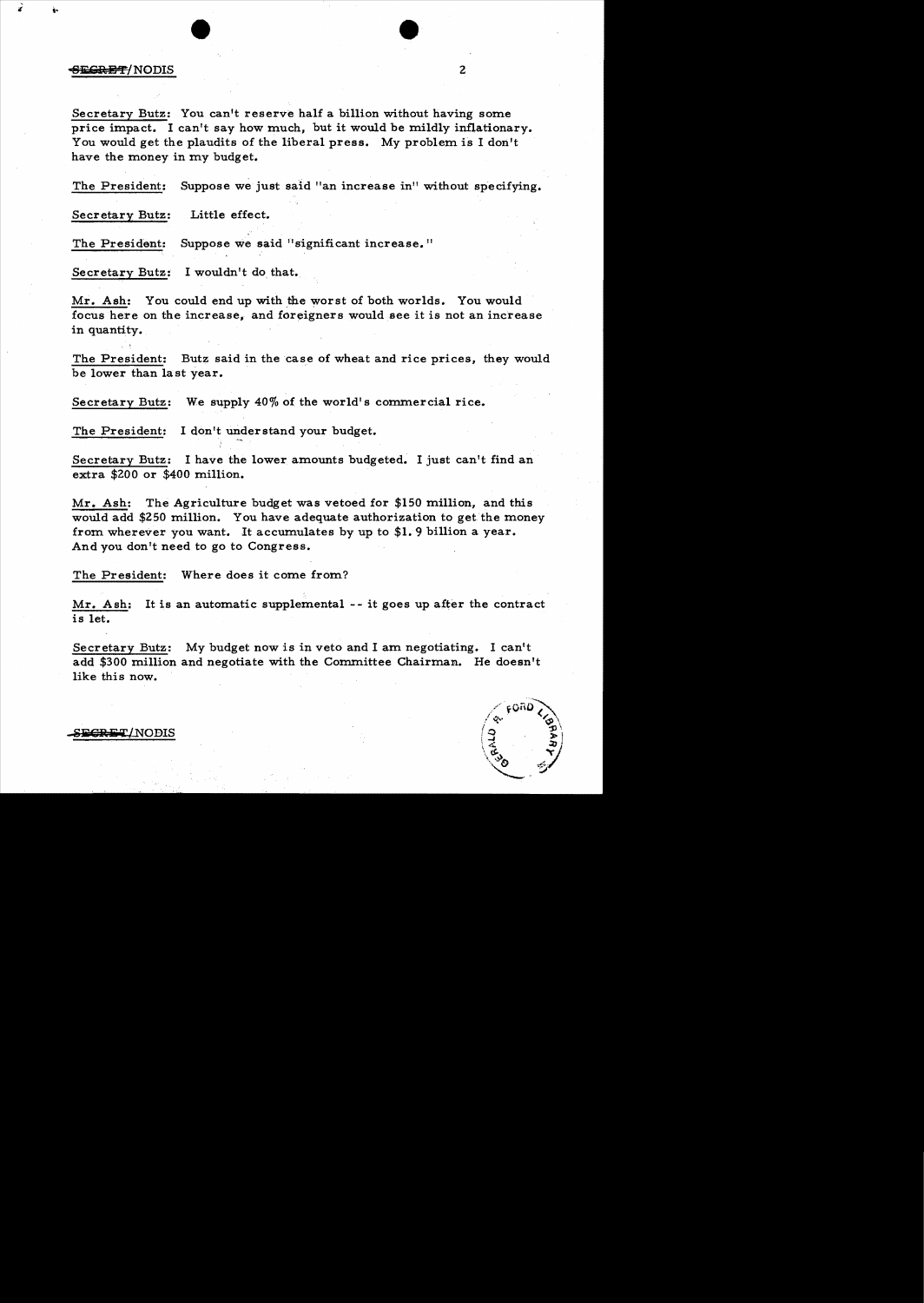### $\overline{\text{SEERBF}}$ /NODIS 3

The President: Let's think of a scenario which gives us a foreign policy. and humanitarian benefit. We could make a commitment for an increase, unidentified. Then we commit on a quarterly basis.

Secretary Kissinger: In quantity, Options A and B represent a decrease. This is one of the few weapons we have to deal with oil prices.

The President: Do the recipients deal with quantities, not dollars?

Secretary Kissinger: I don't think the individual countries will make that connection. The problem will be cutting countries which expect it. I would rather cut for those who would be disappointed anyway and use it for foreign policy:.

Secretary Butz:  $I$  agree. There are countries that have been living for years on Title II.

Mr. Ash: Henry has a good chart which shows the impact which different levels give.

Secretary Kissinger: I don't give a damn about Bangladesh or humanitarian grounds. I want it for foreign policy.

Secretary Butz: Can't you recognize that we have had a bad year but that we will make every effort to make a.commensurate effort with last year?

Secretary Kissinger: It is actually good, but it sounds bad.

Mr. Greenspan: Why can't we say the crops aren't in yet and we don't know?

Secretary Kissinger: The President is scolding everyone at the United Nations for being miserly on energy, and the less we say we'll do on food, the less effect it has. We are trying to tell the Third World they must be cooperative, and in turn we will try to cooperate.

Secretary Butz: What we really have to offer is food.

The wheat and rice crops are practically harvested.

The President: You will have a good feel by March of what kind of winter wheat crop you will have. Can't we just go with the first two quarters and defer the later quarters?

 $\sim$   $\sqrt{\ddot{\zeta}}$   $\sim$   $\sqrt{\ddot{\zeta}}$ 

 $\sim$ 

 $\sim$   $\sim$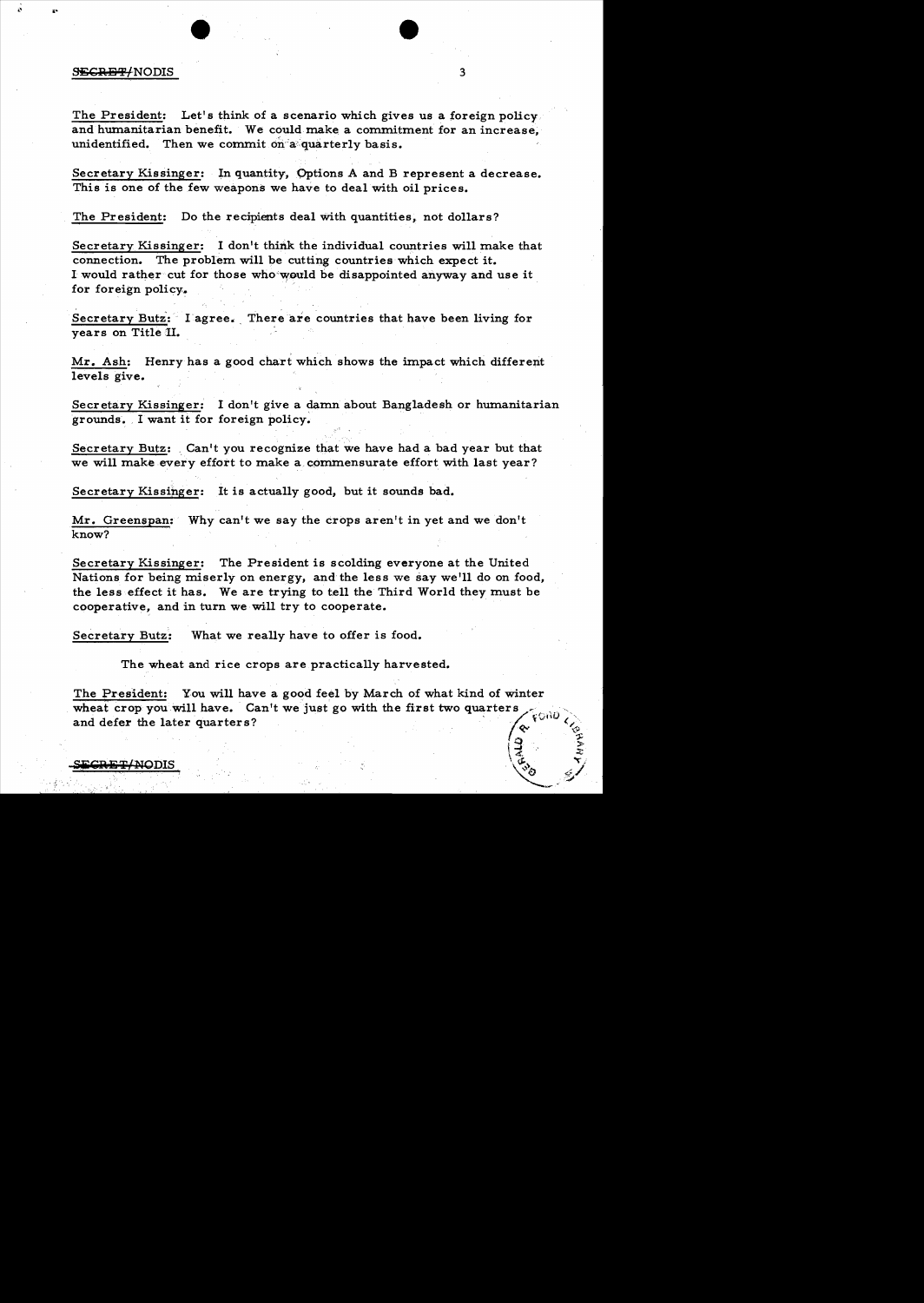### **S1kca**iHr! NODIS

•



The President: In the speech, we have the idea that the oil producers have an asset, and we have an asset. If we want them to cooperate, we must reassure them in a strong way that we want to reciprocate. If it worked, we could get some cost of living benefit.

Secretary Kissinger: At Option 3, we could get enough with a few to get the benefits you seek.

The President: India gets a substantial amount under Title II, without us.

Secretary Kissinger: But this is useful in weaning India away from the Soviet Union.

 $Mr.$  Greenspan: A few words about the price outlook. There are risks, and I recognize the important tradeoffs. Especially the oil thing. Anything we can do is at least as important as budget restraint. When there are small reserves, there is a strong impact of withdrawals on price. Anticipation or unexpected withdrawals could get you a substantial price reaction. People now are so sensitive to the situation now that I worry. If we could hold things down by quarters, it would help. There is a corn-wheat tradeoff and if tne corn crop gets frost, there could be a price reaction which could be blamed on PL-480.

Mr. Ash: There are also those who want export controls.

Secretary Butz: That undercuts you with the oil producers.

The President: Is that pressure higher or lower?

Mr. Ash: I think the speech language is okay.

[The President reads it aloud. ]

Secretary Butz: We should add that each country will determine how its food reserves will be held.

I think if you make a commitment to more than double our assistance.

Secretary Kissinger: We can say "substantially increase."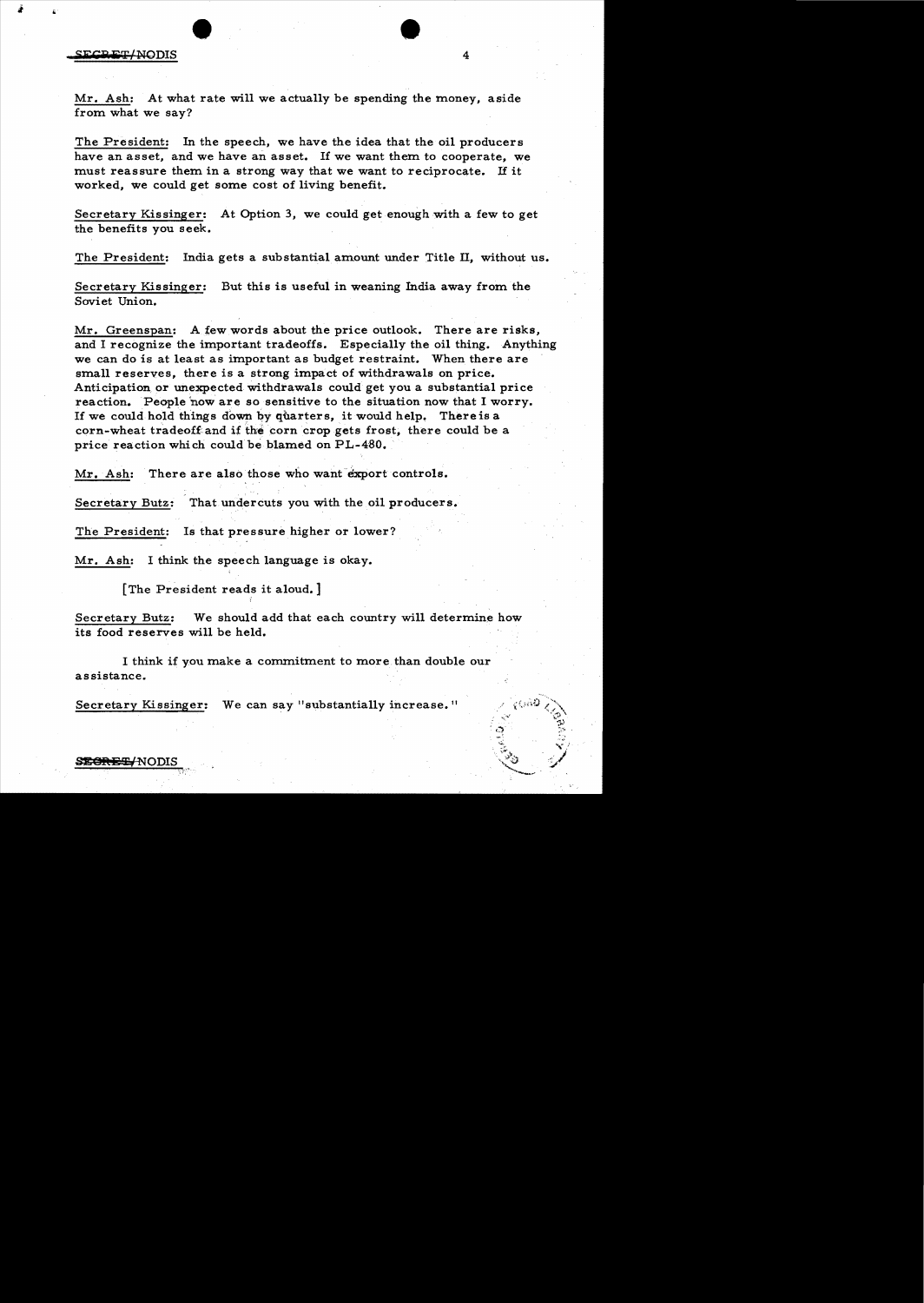# • • ..' essentially controlled by the set of the set of the set of the set of the set of the set of the set of the set of the set of the set of the set of the set of the set of the set of the set of the set of the set of the set o

Secretary Butz: Or, "we are prepared to harken -- or respond -- to appeals for export controls." [After phrase about "deaf ear."]

The President: I am bothered by the phrase "declining crop. "

Secretary Butz: I would say "disappointing summer. "

Secretary Kissinger: I would not give them this lever by letting them say we couldn't do more anyway. We want to point out that the oil producers are putting export controls and we are taking a cooperative approach.

The President: If we do it quarter by quarter, we have options.

Mr. Ash: The question is at what rate we disburse  $-$ - at the high- or low-option rate. I recommend we disburse at a lower rate with the prospect of increasing if we can.

The President: With the exception that for good foreign policy reasons, we increase when we need it.

Secretary Kissinger: I would start at the higher rate. Some of these countries will do things we don't like and we could cut them for that as we would have to anyway. While the UN is going on, I would like to let them continue thinking that we are doing something new, but we can tell them we don't necessarily guarantee it for the year.

The President: Who makes the decision?

Mr. Ash: We have an interagency system which does it under whatever policy guidance exists. But we could make the decisions one by one without an overall policy framework.

Secretary Kissinger: For example, we have to do something for India. If we are to make a breakthrough, it is over the next three months. I would like to demonstrate to the Soviet Union that they don't get much for their investment, but these countries slip away.

Secretary Butz: Why don't you keep as flexible as possible and we will work to get the most possible. We do it quarter by quarter, but we agree we need more in the budget.



SE<del>CRET</del>ANODIS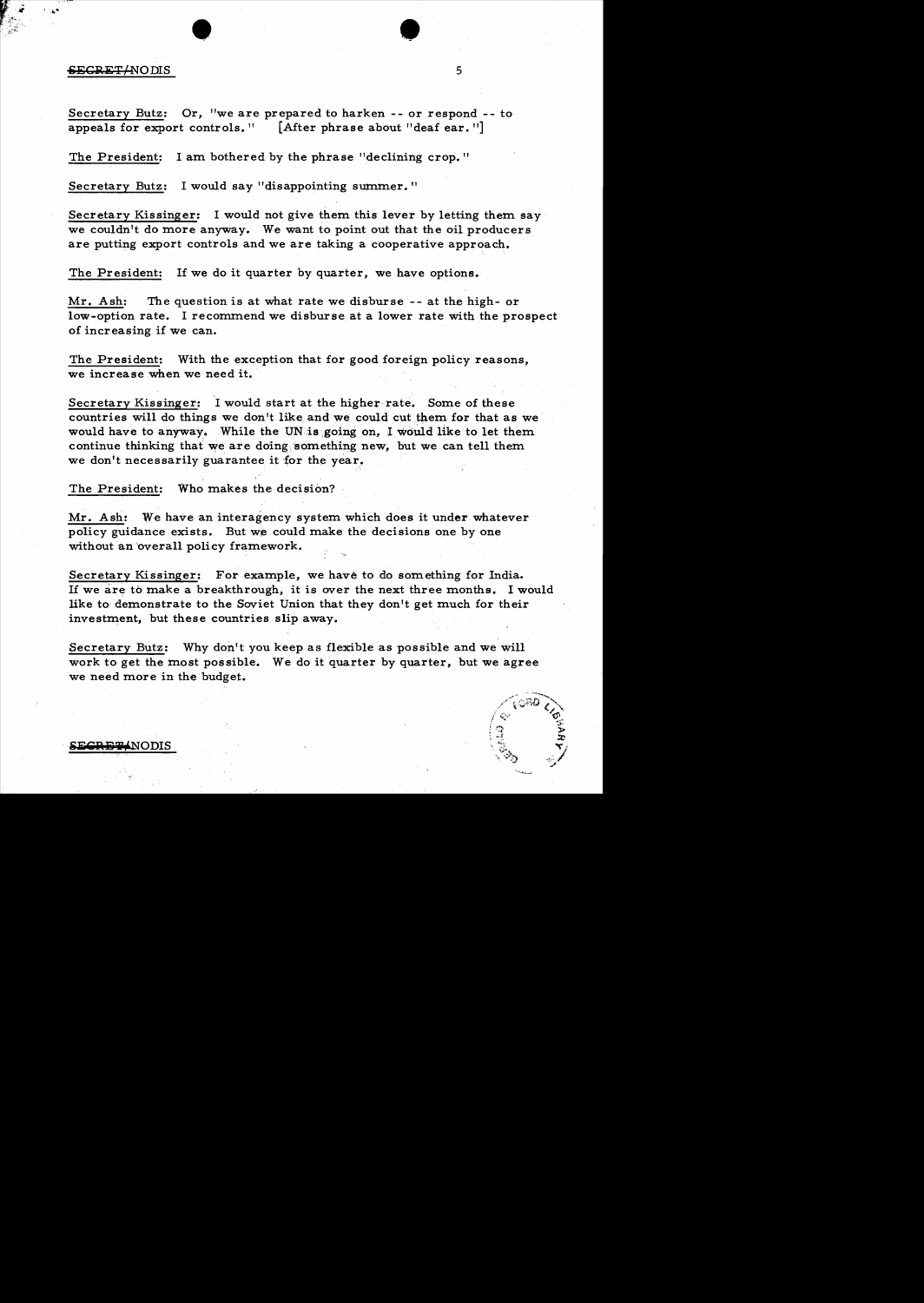# external production of the contract of the contract of the contract of the contract of the contract of the contract of the contract of the contract of the contract of the contract of the contract of the contract of the con

I will tighten up on the agencies to the extent possible. But you will take a lot of heat.

The President: How does this compare with McGovern?

Secretary Butz: McGovern had stacked hearings. His plan would give away the Treasury.

The President: How about keeping them at the low levels at most. Lower than the low options.

Mr. Ash: We shouldn't publish any program or total. We will have to meet again on specific decisions.

The President: I would like for the next meeting to know where we are in the actual execution: What have we used, what we have left, etcetera.

هنتنء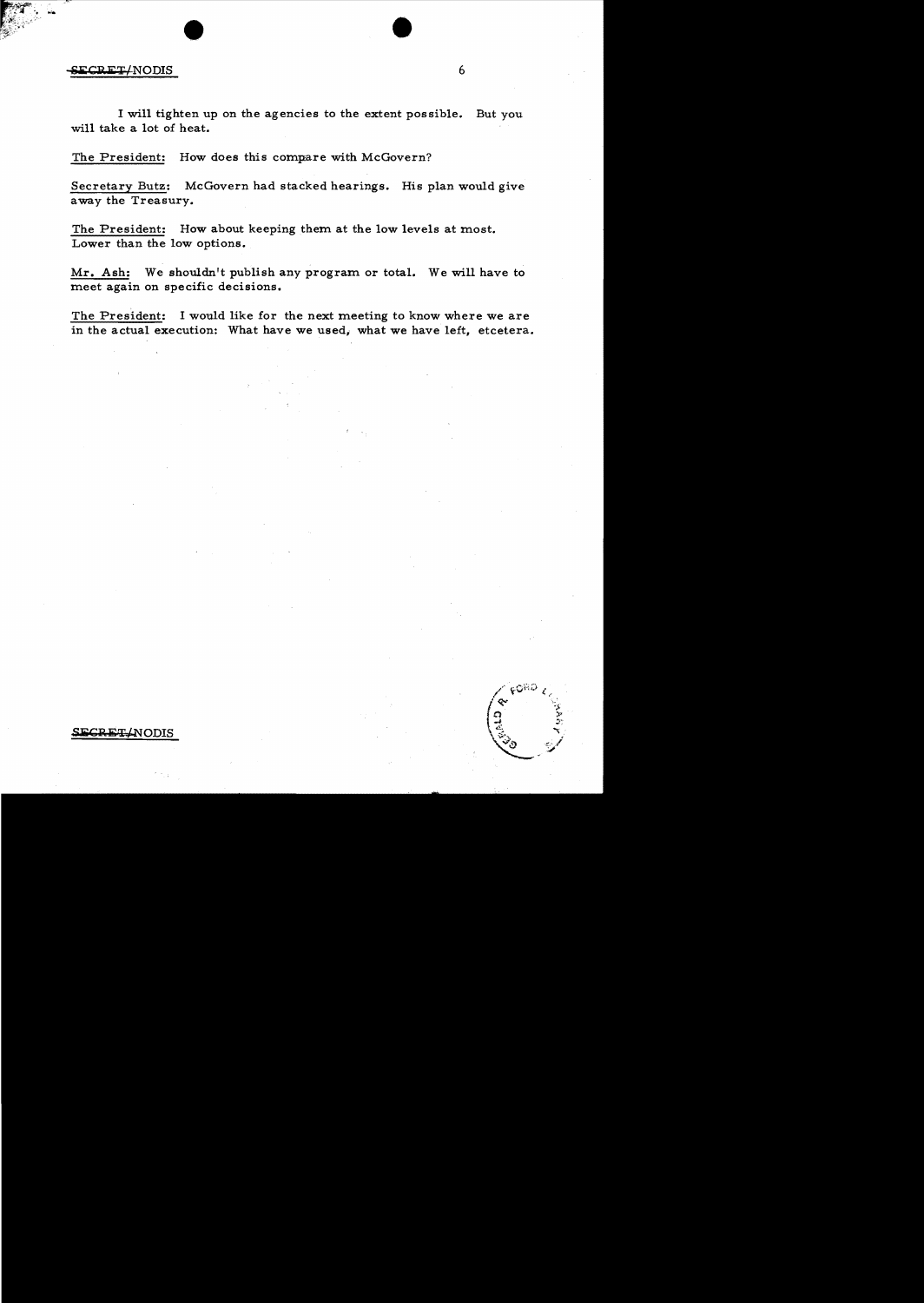P/K/Butz/ash/Creenopon  $11$  Sept 74 P/ Perryone is te charide me fouil viol poling. Vonne options half and man and mande have option is 200 mil phra. Some dollars wohnt Sont louve for dockty che to pier fragger to. The basic question. A ann for a met the hull. I think Jan should go higher tran 'a dollar land of spon and Koul - money. Me one comptemited to de  $x \times 10$  of  $x$  strain If tot gtas ca B, what wild be my out on Jame emit remement par bollion ut la harrin source pour ハシャル -viflationne you civiledget - planchets of himsel pros. Un portre de S dont have money in my budget Butz Lord officit 1 million Osk Jomenel en lang ces e worst y both courles quantil D'Autom minue injuicitif. three last Butz Cre syste 40% of control termineraid incl. P 22ni industrie you endpot.<br>B I house Mourre ant indigeted. I prit cout print on extra zoo a cas mit the Och The agriculture and withed feel 50, 4 this would still 250' you bran adjente avril. Je pet mois  $\pi$  1.9 bit  $\left( y_{\mu} + \frac{\chi}{\mu} \right)$ . You don't mult by the Cross. E.O. 12968. SEC. 3.5 NSC MEMO, 11/24/98, STATE DEPT. GUIDELINES  $BY$   $M$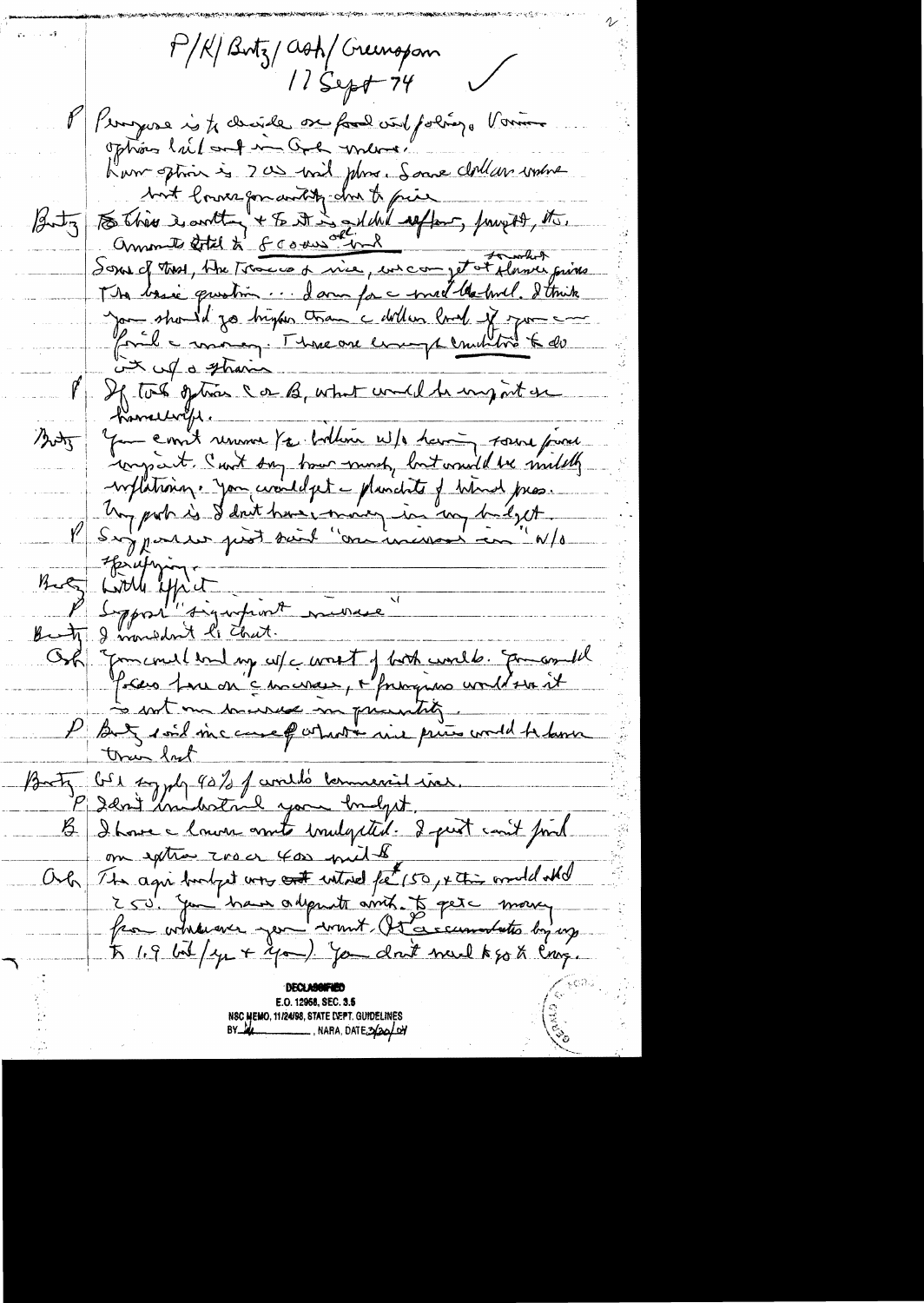P when dres it come pour Odo It is one automotic surpplemental - goes my option construct  $W_{\text{u}}$ Butz Uny hardyst mour is in with a dame mystrating.<br>I can't all three a mystritic wife Count Chine, He doesn't chita This mou. P Let think of survario colut just no FP + humandami brufst, cets could under content pe on encions, to knedentified. Then we can't on getily basis, 14 In quantity, options A+B regissant a decree e. This is one y feur cryers en trave at to deal of oil prior, etc. K I don't think a indeed communis will-make that communismon. The pole will be cutting countries which eyes it it. I would within cut for those who would be discognished anyway & was at for FP Butz <del>assi</del> dans le time au communis buen hain jeungens en ask Ktroc grow chart which there a surjust which I dont poie à lum chat Barpadesh de hum - ${\sf K}$ oniet in the formit it for former and there  $\mathscr{G}$ effort of lost year! Gunga who can't good, but surveyed bride in each know P Your will have a joint feel by murch what kind of wantes wheret engeyon mit have.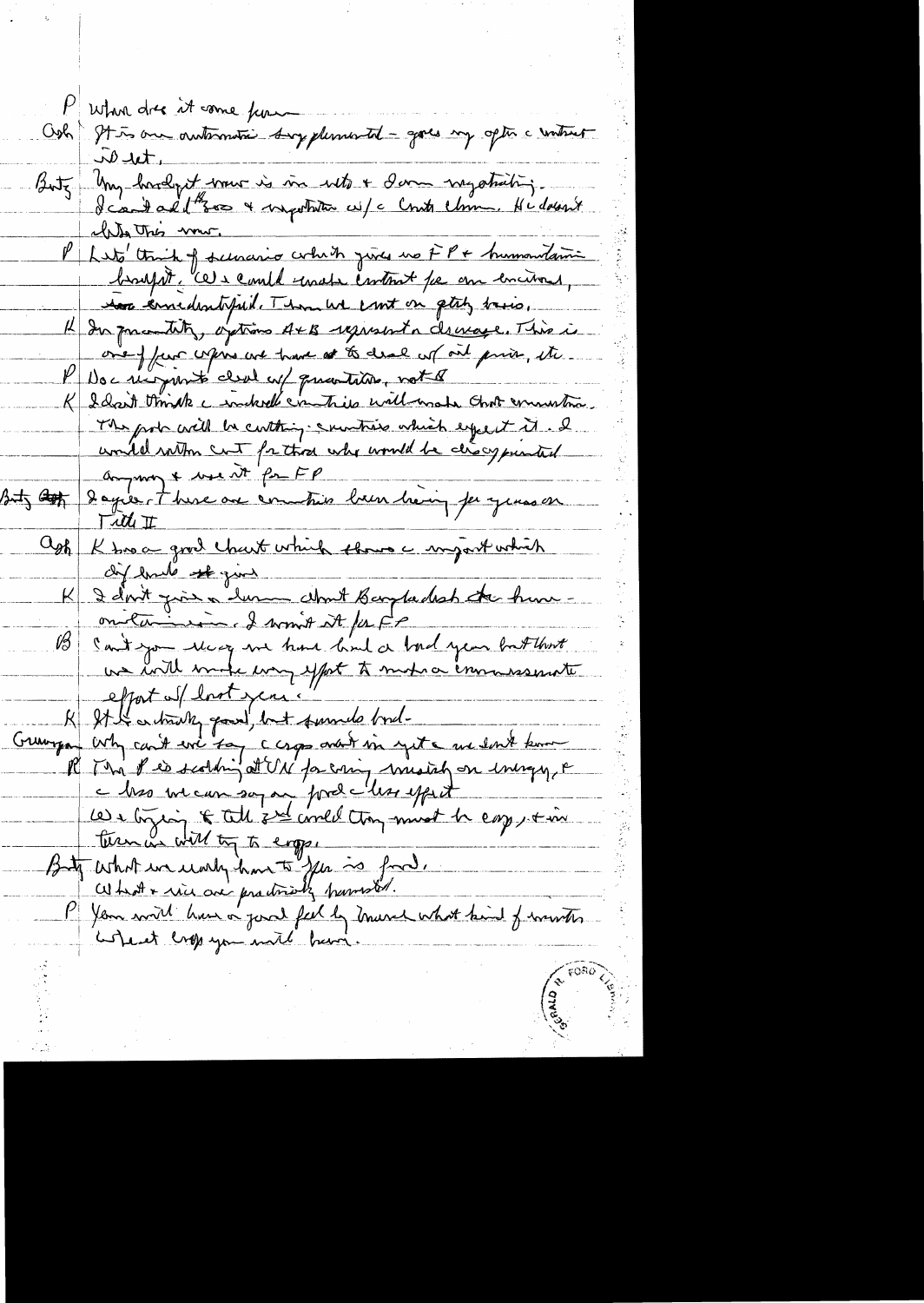Croit un post po ce/c 1et 2 Otro desper the latter. ash and at what with will we witholly be sporting. the money, auch from what in top I Int constant, we know income in that that and pushious have ne asset, & use have asset. If no work the A cop are great in one in a stay that ha want to recepments. If it worked we continue France Coh braspeto, at Option 3, me could get eveningt co/a from hepet  $\mu_{\perp}$ compte you sent.  $P_{+}$ hidra gets & schtanten ant inder Tite II, w/s us But this is useful in coccaring India amay pouce SV. Orchapon O four overs about price author : Thereau, risks, x 2 reias the important tradefor. I so a oil things anything une cando is it bestas mip a bandget retimile. When there are small usinces, there is a strong myself of of chowork on pries. Anticre which is unuprent w/ dronools Commell pet gon substantial price undri. Perger war use is smallwet a schwetin want tust I were Hence could half thing down by gtres, it would help . those is a corn-cohart tood of i if can croy per port  $116460$ Och Those also those who want X port control. But That underwite you w/ o ail produces Och I Amind e sperk over empire is the Buty We smuldcedd and each comtogeneill chtermine have its food recover with he habit. Buty P 2 think is you wake cratant a weer trom double and outtothe 12 en compozy substantialy increase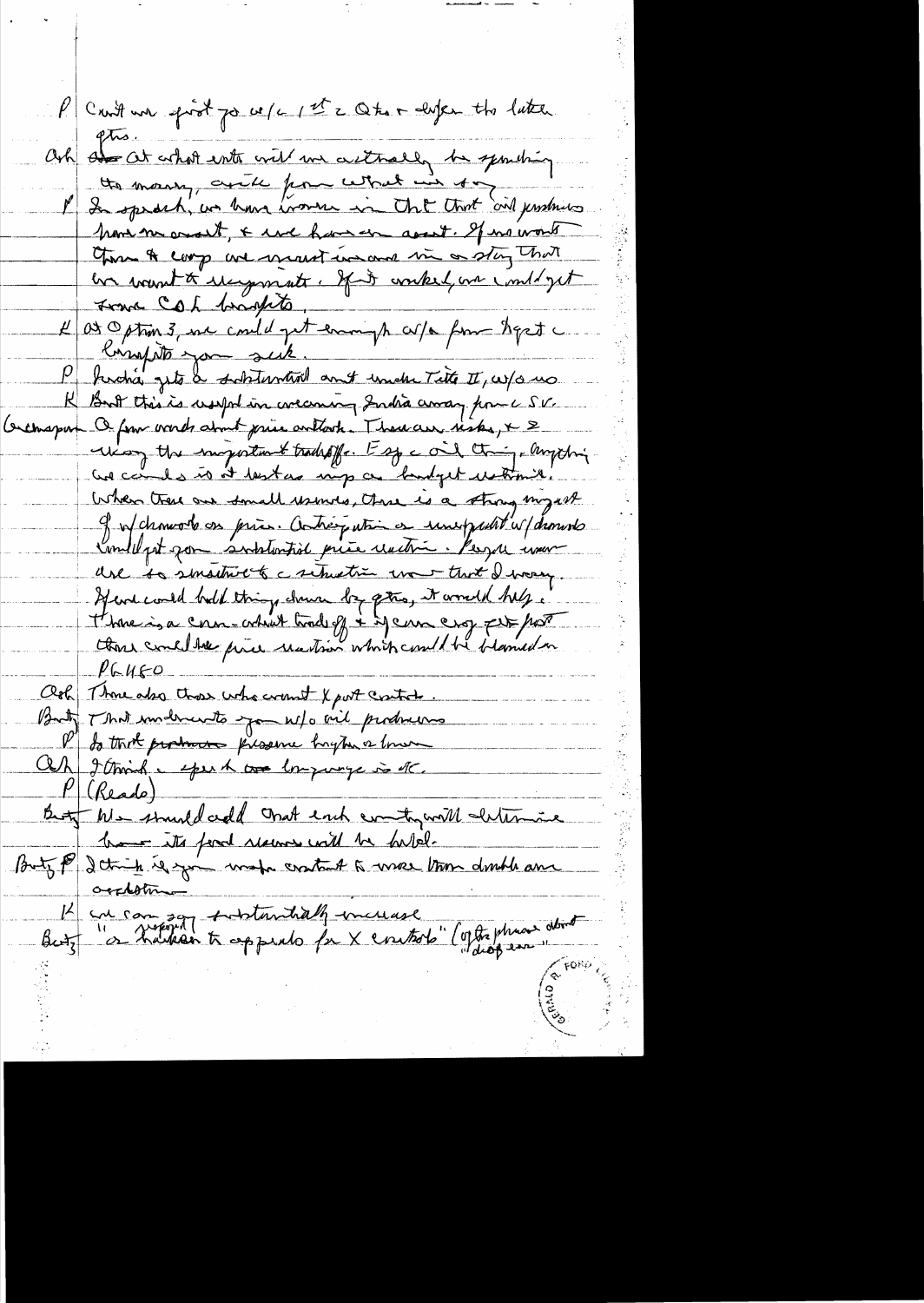P I battoned boy phrase "decling vop" K I would not give this know line by letting tran song en condit de more on part, celle cont le point autre c'oil produces avec puttin X essituts & un au Citin, eux appoint. P If we do it gets by gotats are have option. Osh Question is and what not we destman - at map or low sptin rate. I womand we children at a lower with not c prosect of increasing inf war can P W/exception that for poul FP wasness un semencer where we week it. R I would start at a highwarter. Some of These mustains will do thing and don't like are could not those for those we would have to one may While UM gang on I multiplat to lot tom thinking and doing constiting overy but we about how to a mitell the was don't incertainly guarantes it force your. <u>Commates cloensin ?"</u> Our We have one with again of fotun which does it much whatras poting quantemes yasts. But we could make decision our by our w/o ormand poling framework. R contra per, an home to do something for tranhies. I was used te constru hindette, it is ever i royot 3 ma. I would him but the compties slip oncom. Buty why don't gon heavy a flory as possible & we will contenue un needmore me fondpet. I will temption up on valagement to extent posite. But P Hourdois compar av meure But Incream had stalked transig. His plan would you anny chasing P Harn avont tremin tous et a lanc levels at tract.